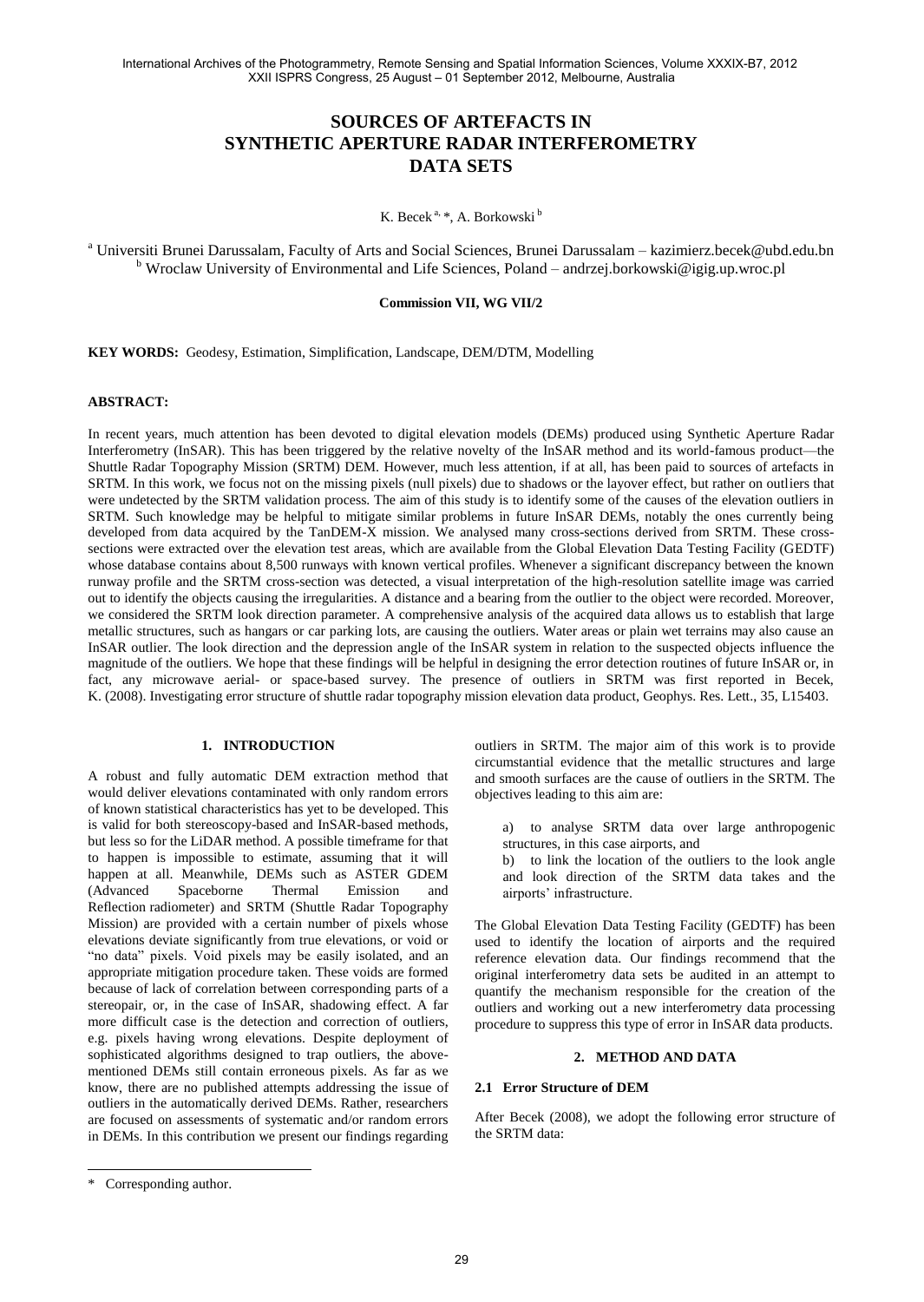$$
\sigma_{SRTM}^2 = \sigma_T^2 + \sigma_I^2 + \sigma_E^2 \tag{1}
$$

where the first two variations,  $\sigma_T^2$  and  $\sigma_I^2$ , represent the target-induced and the instrumental component of  $\sigma_{SRTM}^2$  the SRTM (elevation) error variation. The target-induced error variation -  $\sigma_T^2$  may be estimated using the following formula (*ibid*):

$$
\sigma_T^2 = \frac{1}{12} (d^2 \tan^2(s))
$$
 (2)

where *d* is the pixel size and *s* is the slope.

The instrumental error variation -  $\sigma_l^2$  was estimated at 2.4 m<sup>2</sup>, which is equivalent to its root square,  $\sigma_I = \pm 1.55$ m (*ibid*).

The third component,  $\sigma_E^2$  - other errors variance may be caused by factors including type of surface, look angle and look direction (*ibid*). In some cases, these factors may cause a significant variation in radar brightness (Rodríguez, *et al*., 2005), which in turn leads to an erroneous elevation and even data voids. It the following we focus our attention on this component of the total SRTM error.

#### **2.2 Method**

A search for suitable objects to investigate the major aim of this research has resulted in the selection of large anthropogenic structures, which typically are big airports. Another requirement for the test sites was that they were topographically indifferent. Again, the airport sites are, in the majority of cases, relatively flat, at least in a certain radius from a centroid of the site. In order to maintain the assumed flatness of the site, the diameter of the buffer should be smaller than the length of the runway(s), which are in the range of 3,000 m at big airports. The following steps have been performed to achieve the aim and objectives of the investigations:

- 1. A set of large airports was selected (further referred to as AOI [airports of interest]); the word 'international' in the airport's name was used as a qualitative indicator of the size of airport.
- 2. Relevant data on AOIs have been downloaded from the aeronautical Web site.
- 3. For each AOI, a corresponding SRTM tile has been downloaded.
- 4. A circular buffer centred on the airport's reference point was constructed.
- 5. Further analysis was focused on the SRTM pixels found within the buffers.
- 6. Pixels have been classified into three groups: voids, pixels having values within a range allowed by statistical considerations and other pixels considered as outliers.
- 7. For each set of pixels, a semivariogram on the disparities in elevation between the reference elevation and the pixel value has been calculated.

The semivariograms were related to the look angles and look directions (see the following section for definitions of these variables) of data takes of the SRTM mission.

## **2.3 Data**

In this study we have used the following data sources:

- 1. The Global Elevation Data Testing Facility (GEDTF, 2011);
- 2. The Aeronautical Information Package (API, 2011);
- 3. The SRTM Coverage Plotting Tool (JPL, 2008); and
- 4. The SRTM downloading facility (NASA, 2001).

Source 1) was used to extract location data and the physical characteristics of the runways among the airports of interest. Source 2) was used to extract the reference data on each airport's infrastructure, including the coordinates of runways and the airport's reference elevation. Source 3) was used to extract geometric variables of data takes over AOIs. These variables are the look direction (LD) and the look angle (LA). LD is the azimuth of the radar beam during the acquisition of data take. LA is the angle between the vertical at the SRTM instrument and the radar beam during the acquisition of data take.

The SRTM tiles were downloaded from NASA's data distribution centre (NASA, 2001).

## **2.4 The SRTM dataset**

The Shuttle Radar Topography Mission (SRTM) took place in February 2000. The mission acquired the Synthetic Aperture Radar (SAR) data suitable for the interferometric processing and development of the digital elevation model of the Earth's surface. This mission was a collective effort of NASA and German/Italian space agencies. The acquisition of data had been carried out using the C-band (5.6 cm) and X-band (3.1 cm) microwaves. Hence, two distinct DEM models have been produced. In this project, we use the C-band SRTM DEM, which has the pixel size of 3 arc-seconds. This resolution was achieved by resampling of the original 1-arc-second DEM. Both DEMs over the United States are available for download free of charge (NASA, 2001).

#### **3. RESULTS AND DISCUSSION**

For the purpose of the study, a set of 64 major U.S. airports has been selected (API, 2011). The available data on airports in this source (*ibid*) include coordinates and the elevation of the airport's reference point, which constitutes an approximate geometric centre of the airport's area. A georeferenced chart of each airport is a part of the source (*ibid*). The coordinates are provided in the WGS84 datum. The elevations are provided in feet above mean sea level. A circular reference buffer (RB) with a radius of 1.5 km centred on the airport's reference point has been constructed for all chosen airports of interest (AOI). The RB covers mostly the elements of the airport's infrastructure including runway(s), terminal, hangars, taxiways, tarmac, and aprons. It is important to note that the topography of the area where an airport is constructed must be flat. Obviously, this is the case for the terrain located within the RB. Using RB, the three-arc-second SRTM pixels were extracted from the SRTM (NASA, 2001). There were approximately 824 SRTM pixels in each buffer. The total number of pixels extracted for all RBs was 52,753. The initial assessment has identified a number of void pixels (no data). A summary of the void pixels follows:

- 1. No of void pixels:  $970$  ( $\sim$ 1.8% of all pixels);
- 2. No of airports with void pixels: 22 (~35% of all airports);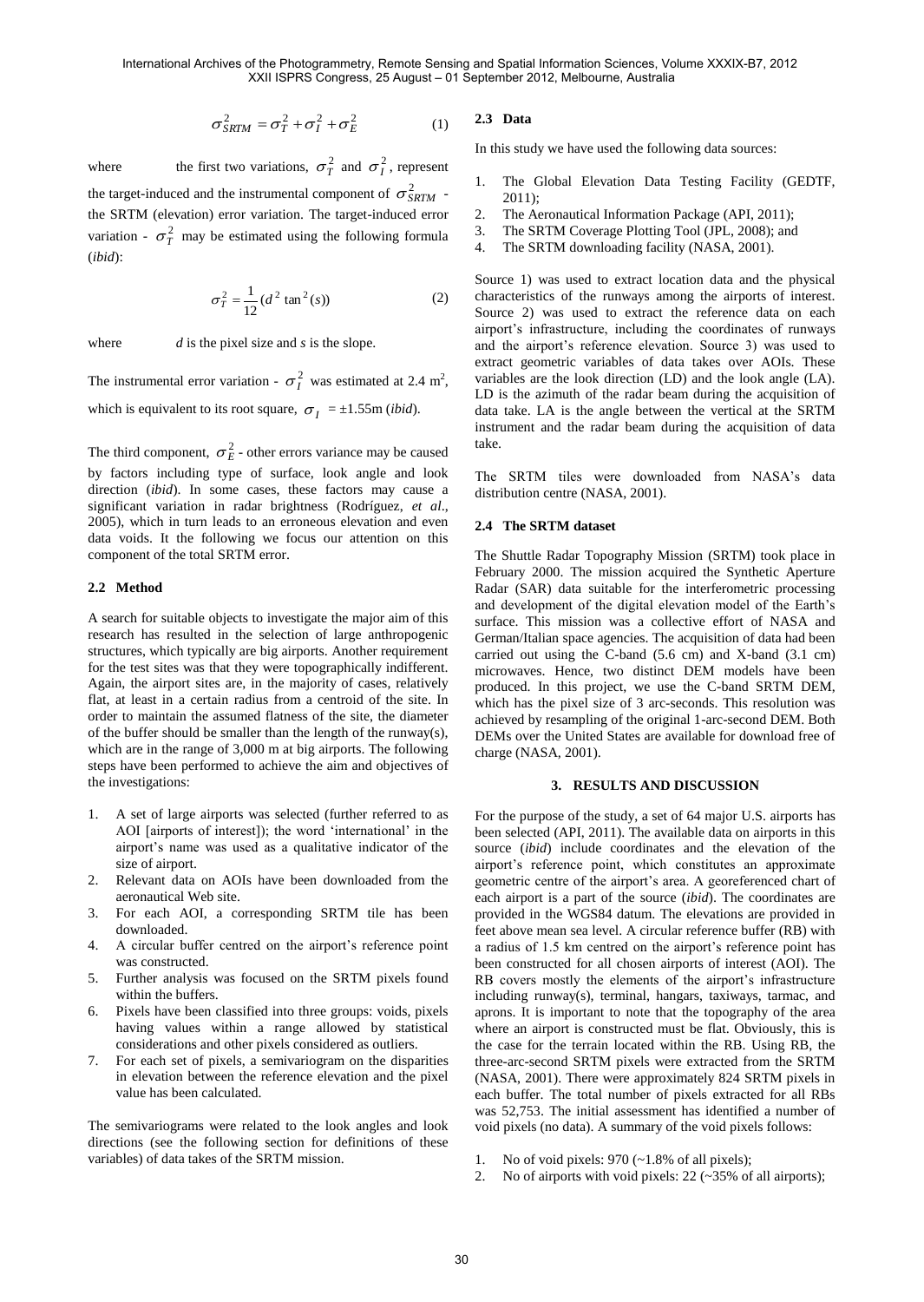- 3. Average No of void pixels/airport: 44 (~5% of pixels in RB);
- 4. The highest No of voids: 255 (~31% of pixels in RB) (*Newark Liberty International Airport*).

The items in the above list should be compared with an average number of void pixels in the 3-arc-second SRTM (version 2), which is on the level of approximately 0.005%.

For the subsequent analysis, only non-void pixels were considered (51,793). Further, pixels representing the water bodies in the vicinity of airports were also excluded from analysis. Consequently, 49,604 pixels were available for further consideration.

An initial validation of the SRTM data has been performed by comparing the reference airport's elevation with the SRTM elevation within RB. Figure 1 shows a histogram of the disparities in elevation between the airport's reference elevation and the SRTM elevation.



Figure 1. Histogram of differences in elevation between the airport's reference elevation and the SRTM elevations within the 1.5 km buffer centred on the airport's reference point for 64 major U.S. airports. The mean difference is -6.0 m (the SRTM mean elevation is higher than the reference elevation). The standard deviation is  $\pm$ 9.2 m.

The mean difference of -6.0 m indicates that the SRTM elevations are higher overall. This situation is expected due to the presence of the elevated structures within the RB. An asymmetry of the histogram is evidence of this fact. However, the contribution of the elevated structures is limited to a relatively small number of pixels, because, after all, an airport is an unobstructed space that comprises much more than the space taken up by the terminal building and other structures. In order to identify artefacts, the threefold of standard deviation criterion was used. However, to address the above-described ‗contamination' of the SRTM pixels with the elevated structures, an asymmetric criterion has been adopted and can be expressed as follows:

$$
m - 5\sigma_I \le m \le m + 3\sigma_I \tag{3}
$$

where *m* is the difference between airport's reference elevation and SRTM pixels (-6.0 m), and  $\sigma<sub>I</sub>$  is the instrumental error component of the SRTM elevations, which was estimated at **±** 1.55 m (see Section 2.1). This error covers the instrumental component only, because the target-induced component is 0 due to the fact that the terrain within the RB is by assumption flat (slope *s* in Equation 2 is 0).

The SRTM elevations outside the range defined by Equation 3 were tagged as anomalies. There were 21,142 outliers, which constitute about 42.6% of all non-void SRTM pixels. The number of outliers ranged between 1 (Niagara Falls) and 802 (Pittsburgh International Airport). Examples of histograms of the SRTM Elevation Anomalies for Atlanta and Pittsburgh airports are shown in Figures 2 and 3. A range of elevation differences within the limits defined by Equation 3 is shown using darker bars. Clearly, the majority of the SRTM elevations within both airports' areas are anomalies. A similar conclusion is valid for the majority of the investigated airports.





Figure 2. Histogram of the SRTM elevation for the Atlanta International Airport. The elevation anomalies are represented by lighter bars. A range of 'correct' elevations is represented by darker bars. There were two data takes for this airport.

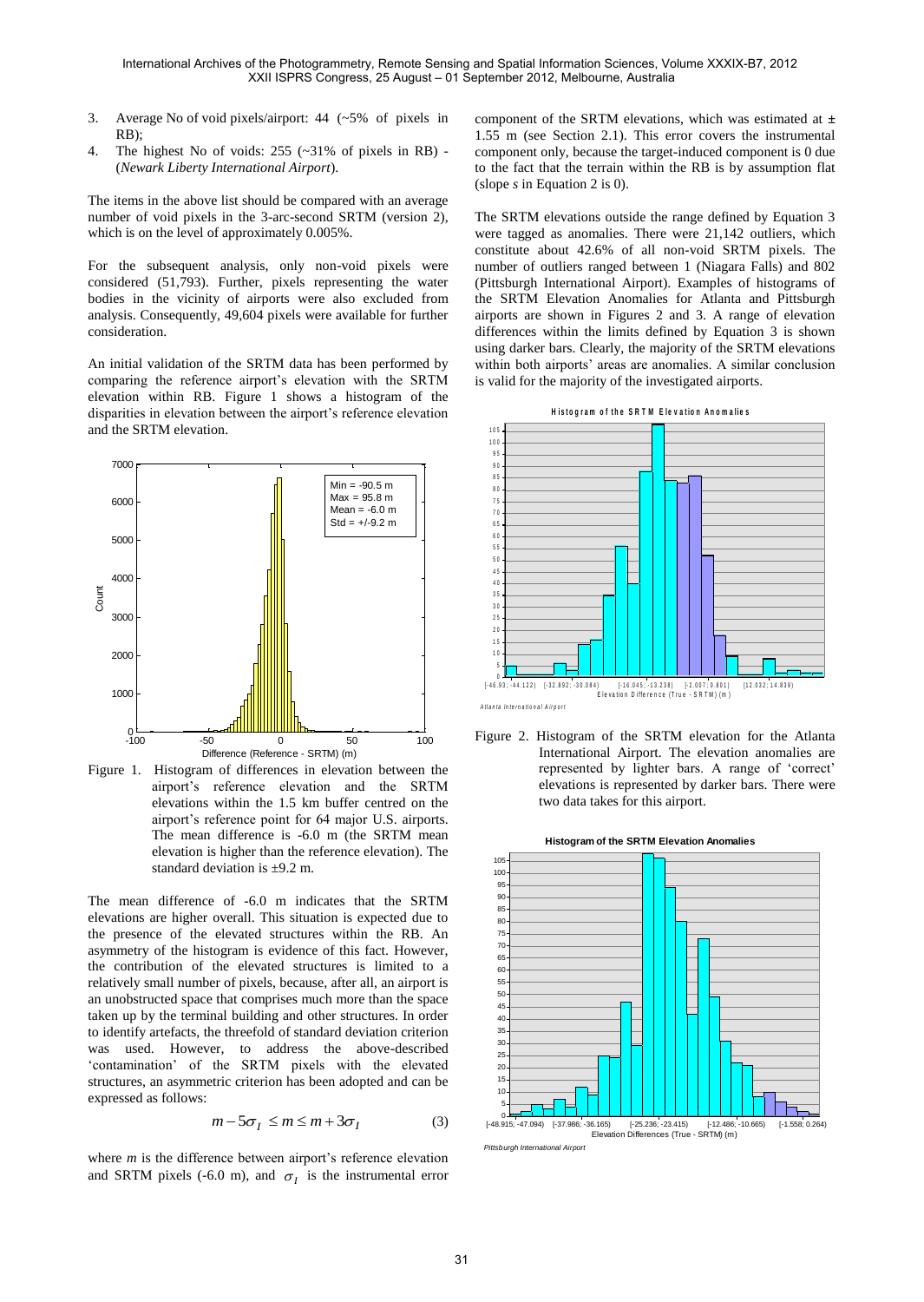International Archives of the Photogrammetry, Remote Sensing and Spatial Information Sciences, Volume XXXIX-B7, 2012 XXII ISPRS Congress, 25 August – 01 September 2012, Melbourne, Australia

Figure 3. Histogram of the SRTM elevation for the Pittsburgh International Airport. The elevation anomalies are represented by lighter bars. A range of 'correct' elevations is represented by darker bars. There were four data takes for this airport.

Map of the SRTM elevation anomalies for the Atlanta and Pittsburgh airports are shown in Figures 4 and 5. These maps uncover a very rough and rich 'topography' of the flat surfaces of the airports. A detailed visual comparison of these maps with the outline of the airport's infrastructure has concluded that some of the anomalies are due to the presence of elevated objects such as terminal buildings or similar.



Figure 4. Atlanta International Airport: the map of the SRTM elevation anomalies. The hollow areas represent differences in elevation within a range of statistically acceptable disparities.



Figure 5. Pittsburgh International Airport: the map of the SRTM elevation anomalies. The hollow areas represent differences in elevation within a range of statistically acceptable disparities.

Table 1 shows the percentage of outliers for the investigated airports. In general, smaller airports are less biased by the elevation anomalies. Visual inspection of satellite images of airports with the lower percentage of anomalies confirms a significantly lower number of concrete surfaces, buildings, or metal objects.

| -itv       | Airport code  | Outliers $(\%)$ |
|------------|---------------|-----------------|
| Pittsburgh | KPIT          | 97.2            |
| Milwaukee  | KMKE.         | 96.0            |
| Tucson     | <b>KTUS</b>   | 95.1            |
| Las Vegas  | $\angle$ T AS |                 |

| St Louis              | <b>KSTL</b> | 94.9              |
|-----------------------|-------------|-------------------|
| Memphis               | <b>KMEM</b> | 91.9              |
| Denver                | <b>KDEN</b> | 91.1              |
| Seattle               | <b>KSEA</b> | 84.4              |
| Pueblo                | <b>KPUB</b> | 80.7              |
| Washington            | <b>KIAD</b> | 79.5              |
| Nashville             | <b>KBNA</b> | 78.3              |
| Covington             | <b>KCVG</b> | 70.8              |
| Everett               | <b>KPAE</b> | 70.5              |
| El Paso               | <b>KELP</b> | 67.0              |
| Atlanta               | <b>KATL</b> | 66.2              |
| Christiansted         | <b>TISX</b> | 64.6              |
| Kansas City           | <b>KMCI</b> | 64.0              |
| Ontario               | <b>KONT</b> | 64.0              |
| Raleigh/Durham        | <b>KRDU</b> | 63.8              |
| San Antonio           | <b>KSAT</b> | 63.1              |
| Bangor                | <b>KBGR</b> | 62.1              |
| Charlotte             | <b>KCLT</b> | 60.3              |
| Palmdale              | <b>KPMD</b> | 57.7              |
| Phoenix               | <b>KPHX</b> | 54.4              |
| Spokane               | <b>KGEG</b> | 51.3              |
| Fort Lauderdale       | <b>KFLL</b> | 51.0              |
| Philadelphia          | <b>KPHL</b> | $\overline{51.0}$ |
| Miami                 | <b>KMIA</b> | 49.0              |
| Chicago               | <b>KORD</b> | 46.1              |
| Minneapolis           | <b>KMSP</b> | 45.0              |
| $\overline{San}$ Jose | <b>KSJC</b> | 38.9              |
| Dallas/Fort Worth     | <b>KDFW</b> | 38.5              |
| Indianapolis          | <b>KIND</b> | 34.9              |
| Tampa                 | <b>KTPA</b> | 32.3              |
| Laredo                | <b>KLRD</b> | 29.9              |
| Pago Pago             | <b>NSTU</b> | 29.1              |
| Hilo                  | PHTO        | 27.3              |
| Baltimore             | <b>KBWI</b> | 24.4              |
| Newark                | <b>KEWR</b> | 23.0              |
| West Palm Beach       | <b>KPBI</b> | 21.1              |
| San Diego             | <b>KSAN</b> | 18.8              |
| Mayaguez              | <b>TJMZ</b> | 18.8              |
| Los Angeles           | <b>KLAX</b> | 18.4              |
| San Francisco         | <b>KSFO</b> | 17.1              |
| Orlando               | KMCO        | 16.7              |
| Houston               | <b>KIAH</b> | 16.5              |
| Oakland               | <b>KOAK</b> | 13.2              |
| Detroit               | <b>KDTW</b> | 12.6              |
| Windsor Locks         | <b>KBDL</b> | 12.5              |
| Honolulu              | PHNL        | 12.0              |
| New York              | <b>KJFK</b> | 11.6              |
| Salt Lake City        | <b>KSLC</b> | 11.4              |
| Syracuse              | <b>KSYR</b> | 10.5              |
| Columbus              | <b>KCMH</b> | 9.3               |
| Fort Myers            | <b>KRSW</b> | 8.9               |
| Fresno                | <b>KFAT</b> | 8.5               |
| Portland              | <b>KPDX</b> | 7.2               |
| San Juan              | TJSJ        | 6.4               |
| Stockton              | <b>KSCK</b> | 6.3               |
| Reno                  | <b>KRNO</b> | 5.9               |
| Wichita               | <b>KICT</b> | 5.9               |
| New Orleans           | KMSY        | 5.0               |
| <b>Boston</b>         | <b>KBOS</b> | 4.5               |
| Niagara Falls         | <b>KIAG</b> | 0.1               |
|                       |             |                   |

Table 1. Percentage of outliers in the SRTM data for the investigated airports.